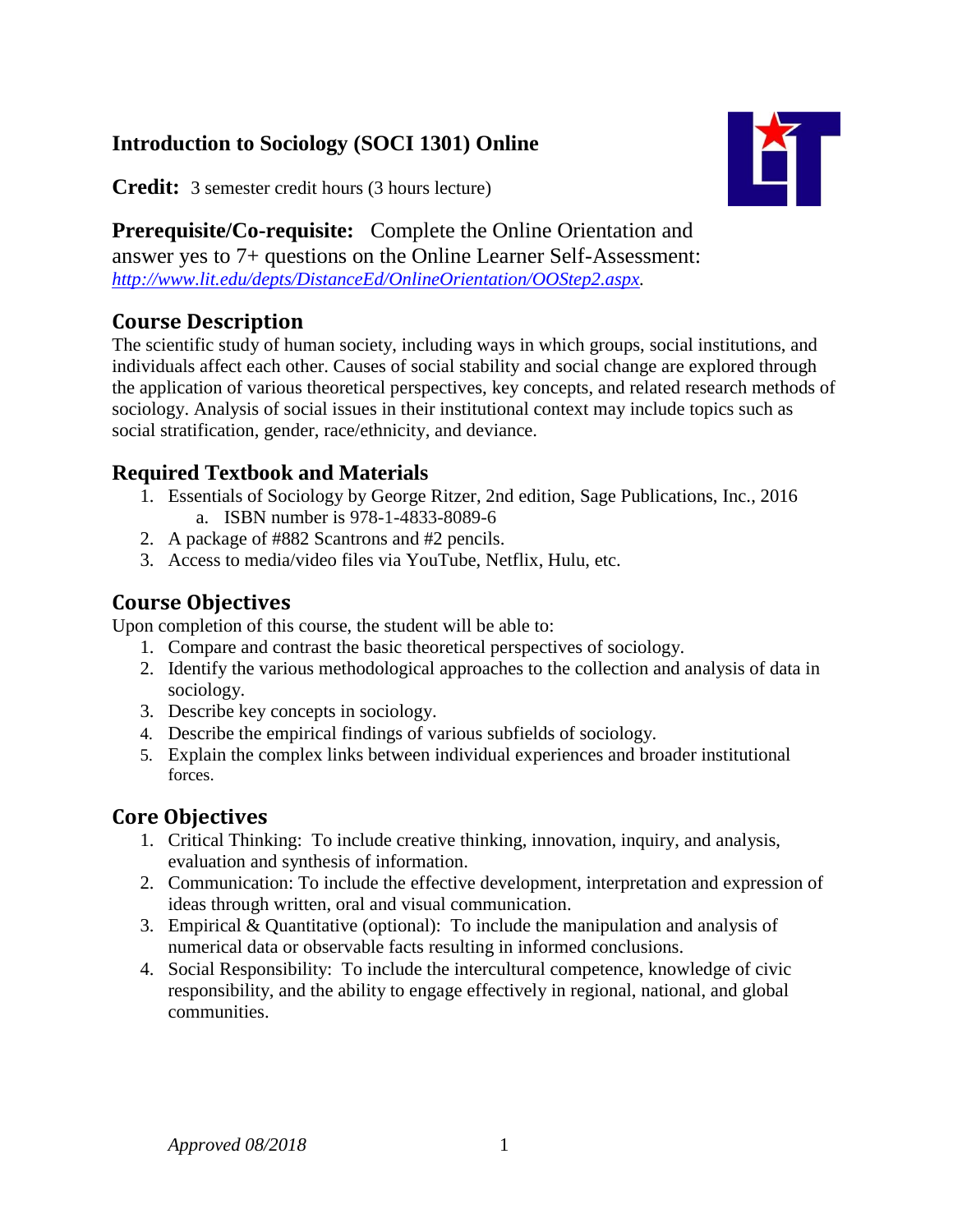#### **SOCI 1301**

Course Syllabi

#### **Course Outline**

- I. Welcome to Sociology
	- a. Overview of Materials
	- b. Definitions and objectives
	- c. Discussion of Term Projects
		- i. Participant Observation or Community Resource Interview
			- 1. Participant Observation (one of 6 research methods in sociology); sociologist is both a participant and observer in the study
			- 2. Community Resource Review, another research method, in which the sociologist interviews a respondent about an unusual or deviant lifestyle
		- ii. Community Service Project. Student volunteers in community service organization (10 hrs.); or student may work in special events for community-based group, such as "walk-a-thons," races, food, clothing, toys for needy in area
- II. An Introduction to Sociology In The Global Age
	- a. The Sociological Perspective or Imagination
		- i. The Changing Nature of the Social World and Sociology.
		- ii. Thinking about and researching the Social World classical sociological theory, theorist, and sociological research.
			- 1. Culture Material and Nonmaterial
			- 2. Socialization and Interaction The process of learning to be human
			- 3. Organizations, Societies, and The Global Domain Groups in Society
	- III. Social Groups and Social Problems in Society
		- a. Deviance and Crime Shifting Definitions of Deviance.
		- b. Social Stratification in the United States and Globally Rankings of Property, Power and Prestige
		- c. Race and Ethnicity Recognizing Racism in Society
		- d. Gender and Sexuality Gender Diversity, Femininities and Masculinities, Sexuality
	- IV. Social Institutions
		- a. Families
		- b. Education and Religion
		- c. Politics and the Economy
		- d. The Body, Medicine, Health and Health Care
		- e. Population, Urbanization, and The Environment
	- V. Social Change, Social Movements, and Collective Actions

#### **Grade Scale**

| $90 - 100$ | A            |
|------------|--------------|
| $80 - 89$  | B            |
| $70 - 79$  | C            |
| $60 - 69$  | $\mathbf{D}$ |
| $0 - 59$   | F            |
|            |              |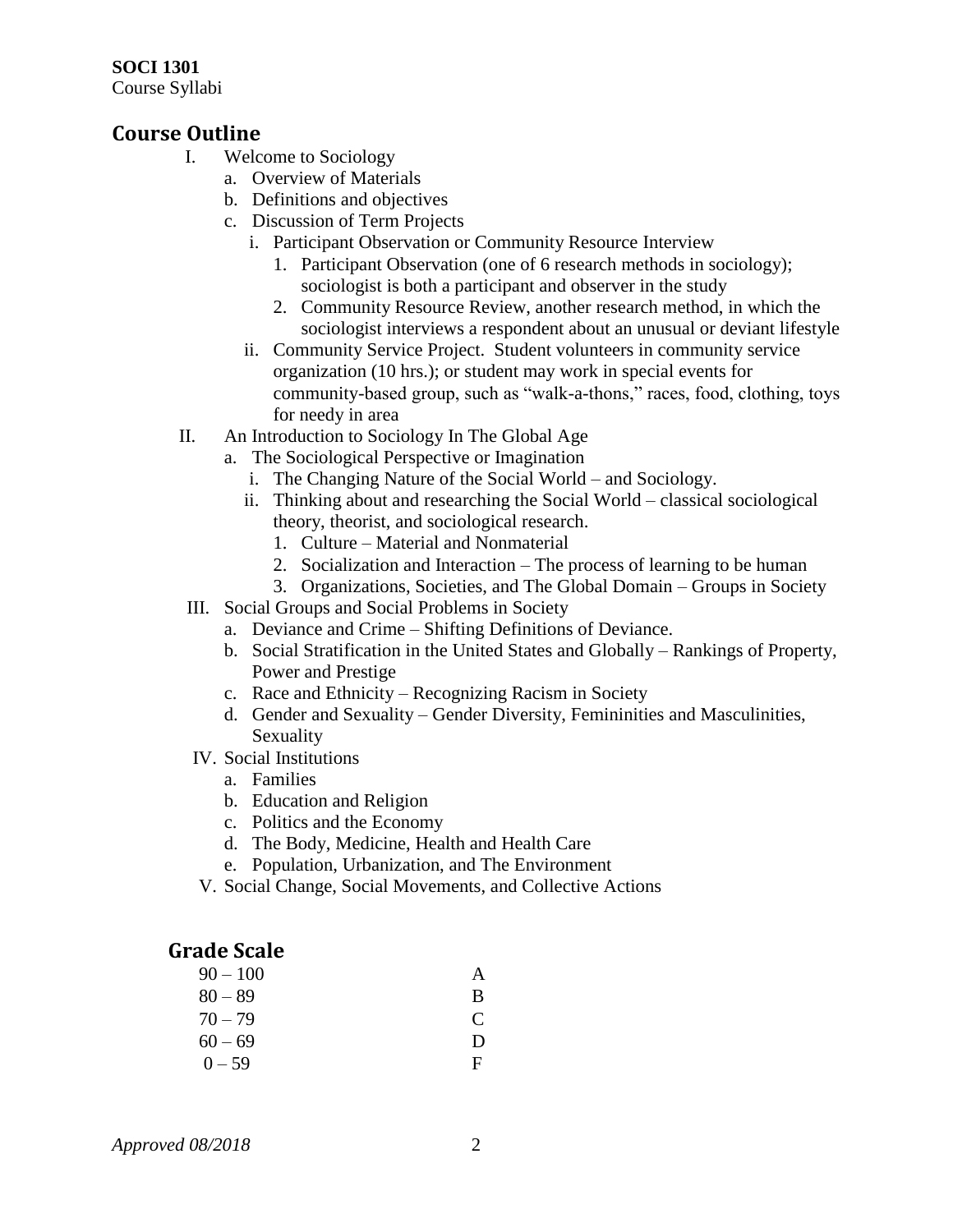#### **SOCI 1301**

Course Syllabi

### **Course Evaluation**

Final grades will be calculated according to the following criteria:

| 1. Tests                      | 30% |
|-------------------------------|-----|
| 2. Research Paper             | 25% |
| 3. Critical Thinking Analysis | 20% |
| 4. Common Assignment          | 15% |
| 5. Participation/Attendance   | 10% |

## **Course Policies**

- 1. No food, drinks, or use of tobacco products in class.
- 2. Cell phones, pagers, earbuds, and other electronic devices must be turned off placed at the lowest possible noise level (silenced) while in class.
- 3. Earbuds, headphones, beats should not be worn in class.
- 4. Children are not allowed in class.
- 5. If you wish to drop a course, the student is responsible for initiating and completing the drop process. If you stop coming to class and fail to drop the course, you will earn an 'F' in the course.
- 6. No late work. In the case of a documentable emergency beyond the student's control, make-up work may be accepted solely at the instructor's discretion.
- 7. Attendance policy Student may miss up to 6 class periods. More than six absences may cause a student to fail the course. If a student is tardy to class or departs early three (3) times it will be equal to one (1) absence.
- 8. Additional class policies as defined by the individual course instructor and can be found in the course syllabus addendum according to section.

## **Technical Requirements (for courses using Blackboard)**

The latest technical requirements, including hardware, compatible browsers, operating systems, software, Java, etc. can be found online at: [https://help.blackboard.com/en](https://help.blackboard.com/en-us/Learn/9.1_2014_04/Student/015_Browser_Support/015_Browser_Support_Policy)[us/Learn/9.1\\_2014\\_04/Student/015\\_Browser\\_Support/015\\_Browser\\_Support\\_Policy](https://help.blackboard.com/en-us/Learn/9.1_2014_04/Student/015_Browser_Support/015_Browser_Support_Policy) A functional broadband internet connection, such as DSL, cable, or Wi-Fi is necessary to maximize the use of the online technology and resources.

### **Disabilities Statement**

The Americans with Disabilities Act of 1992 and Section 504 of the Rehabilitation Act of 1973 are federal anti-discrimination statutes that provide comprehensive civil rights for persons with disabilities. Among other things, these statutes require that all students with documented disabilities be guaranteed a learning environment that provides for reasonable accommodations for their disabilities. If you believe you have a disability requiring an accommodation, please contact the Special Populations Coordinator at (409) 880-1737 or visit the online resource:

<http://www.lit.edu/depts/stuserv/special/defaults.aspx>